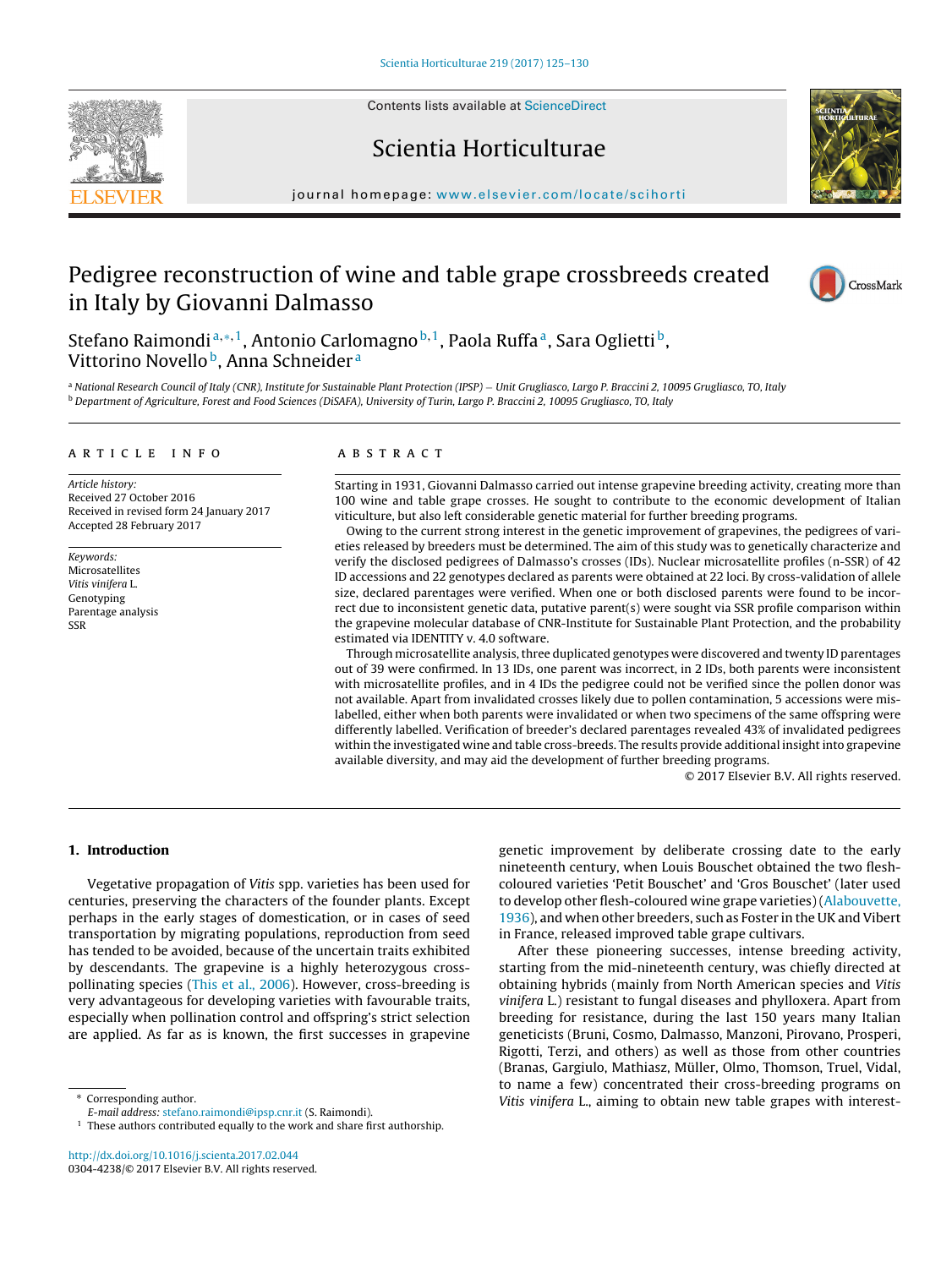ing features, and new wine grape cultivars from which to produce appealing marketable wines.

Among the scientists mentioned, Giovanni Dalmasso started a cross-breeding program on wine and table grapes in 1931 at the Conegliano Viticulture Experimental Station (Veneto, North-Eastern Italy). The program was continued at the University of Turin (Piedmont, North-Western Italy). The program concerning table grapes aimed: a) to obtain improved genotypes from traditional varieties; b) to merge the grape quality characteristics from two or more genotypes (berry shape, color and flavour) with resilience and adaptability, c) to create new genotypes suited also to the cooler climate of Northern Italy. The wine grape program was chiefly concentrated on developing new crossbreeds combining positive technological features. According to Prof. Dalmasso's original notes, during twenty years of activity more than 100 wine and table grape crosses were selected, leaving a large body of grape diversity and considerable genetic material for further breeding.

Among these new cultivars, 14 wine grape varieties and 6 table grape genotypes are included in the Italian National Grapevine Variety Catalogue. Some of them, like the wine grape 'Albarossa' producing remarkable wines, currently enjoy the favour of growers and are greatly appreciated by the market. Others have never emerged from collections or experimental trials.

Among the most commonly used molecular markers for genetic analyses in grapevines, microsatellite alleles are inherited in Mendelian co-dominant segregation, confirming their suitability for genome mapping and to investigate hereditability and cultivar parentage (Thomas et al., 1994; Sefc et al., 2009). They can thus be used to confirm or invalidate breeder's information on the pedigree of a breed. Before the use of molecular markers, the putative parentage of new grape cultivars was retrieved from breeders' notes, which could be incomplete or inaccurate. Several studies have used microsatellite markers to clarify the parentage relationships between grape cultivars, either traditional or modern (Thomas et al., 1994; Cipriani et al., 2010; Lacombe et al., 2013). In grape-breeding programs, the female parent is certain, while the putative pollen donor might be mistaken because of contamination during pollination. This opens the possibility of a male parent not corresponding to the reported pedigree (Dettweiler et al., 2000; Ibàñez et al., 2009; Vargas et al., 2009; Lacombe et al., 2013). In some cases, due to mistaken varietal identity, the female parent may also be incorrect (Akkak et al., 2007). In connection with Dalmasso's crosses involving 'Nebbiolo' as parent, Torello Marinoni et al.(2009) discovered that, instead of the true 'Nebbiolo', Dalmasso accidentally used 'Nebbiolo di Dronero', a synonym for 'Chatus' that differs considerably from 'Nebbiolo'.

Because of the above errors, this study aimed to clarify the pedigrees of breeds obtained by Prof. Dalmasso that are still maintained in collections or commercially exploited. The secondary aim was to genetically characterize these materials, offering reference genetic fingerprints for the use of breeders, grape growers, and the wine industry. Due to the economic relevance of table grape breeding, there is worldwide interest in knowing varieties' correct pedigrees, because this information helps breeders to plan their cross-breeding programs.

As to the grape varieties discussed, many of them, especially the table grapes, are suitable for use in further breeding programs, because they exhibit improved traits in comparison to their parents (Carlomagno et al., 2014). At the same time, new varieties are more likely to be accepted and developed inthemore dynamic table grape market. In recent years, much research activity is ongoing at the Department of Agriculture, Forest and Food Sciences (University of Turin, Italy), aimed to characterize the agronomic and qualitative behaviour of Dalmasso's table grape crosses in various environments, in the attempt to encourage their use at the local and national level.

Apart from their genetic value as a source of diversity, new wine grape cultivars could play a role in the more traditionalist wine market, through favourable features such as adaptability to climate change, or by offering an original, appealing flavour.

## **2. Materials and methods**

#### 2.1. Plant material

The SSR profiles of 42 Dalmasso interbreeds (IDs) and of 22 cultivars declared as parents were obtained. Samples from both IDs and declared parents were taken from field collections. In one case ('Pirovano 62') it was impossible to retrieve samples of the desired accession, because it was lacking in known collections.

The varieties (IDs) under investigation were described in terms of vine morphological features during the AGER Project, 2010–2104, "An Italian Vitis database with multidisciplinary approach, for exploitation and valorisation of the regional genotypes", employing the major OIV descriptors selected from the European Vitis Database (http://www.eu-vitis.de), and compared with published references.

Most of the plant material was taken from two collections maintained by the University of Turin, located at Chieri (Turin Province; planted in 1975) and at Alba (Cuneo Province; planted in 1984); 22 accessions were from the CNR-IPSP collection located at Grinzane Cavour (Cuneo Province; planted in 1992); two samples were kindly provided by CREA-VIT (Conegliano, Italy). After checking the uniformity of all the vines by morphology, for each accession one vine was chosen, from which to take a sample of young leaves, and the vine was labelled for further controls. Samples consisting of 3–4 young leaves were then stored at −80 ◦C until extraction; DNA extraction was done by the Thomas and Scott protocol (1993), slightly modified. Table 1 lists the 42 IDs analysed with their declared parents.

### 2.2. SSR analyses

Extracted DNA samples were amplified by Polymerase Chain Reaction (PCR) using primers labelled with four different fluorescent dyes (Fam, Ned, Pet, Hex). The PCR reactions were run in a BIO-RAD T100 thermal cycler, with the following thermal profile: one cycle at 95 ◦C for 3 min, followed by 28 cycles at 95 ◦C for 30 s each, 52  $\degree$ C for 45 s, 72  $\degree$ C for 90 s, and a final step of 30 min at 72  $\degree$ C.

Amplification products were analysed on a 3130 Genetic Analyzer capillary sequencer (Applied Biosystems, Foster City, CA, USA). The internal GeneScan size standard 500LIZ (Applied Biosystems) was included in each run. Allele sizes in the output were determined using GeneMapper v. 4.0 software (Applied Biosystems), and alleles were designated by their size in base pairs (bp).

With regard to the markers used, at the first step, all IDs under study and their putative parents were analysed by the 9 SSR markers selected by the international scientific community for common use (This et al., 2004; Grapegen06: http://www1.montpellier.inra. fr/grapegen06/technical/index.html): VVS2 (Thomas and Scott, 1993), VvMD5, VvMD7 (Bowers et al., 1996), VvMD25, VvMD27, VvMD28, VvMD32 (Bowers et al., 1999), VrZag62 and VrZag79 (Sefc et al., 1999).

Declared parentages were verified by cross-validation of allele size. When one or both disclosed parents were found to be incorrect, due to inconsistent genetic data, the putative parent(s) were sought via SSR profile comparison within the grapevine molecular database of CNR-Institute for Sustainable Plant Protection (CNR-IPSP), which contains 850 unique genotypes of European cultivars (unpublished). At the second stage, all investigated IDs, their parents validated by the first 9 markers used, and the putative parents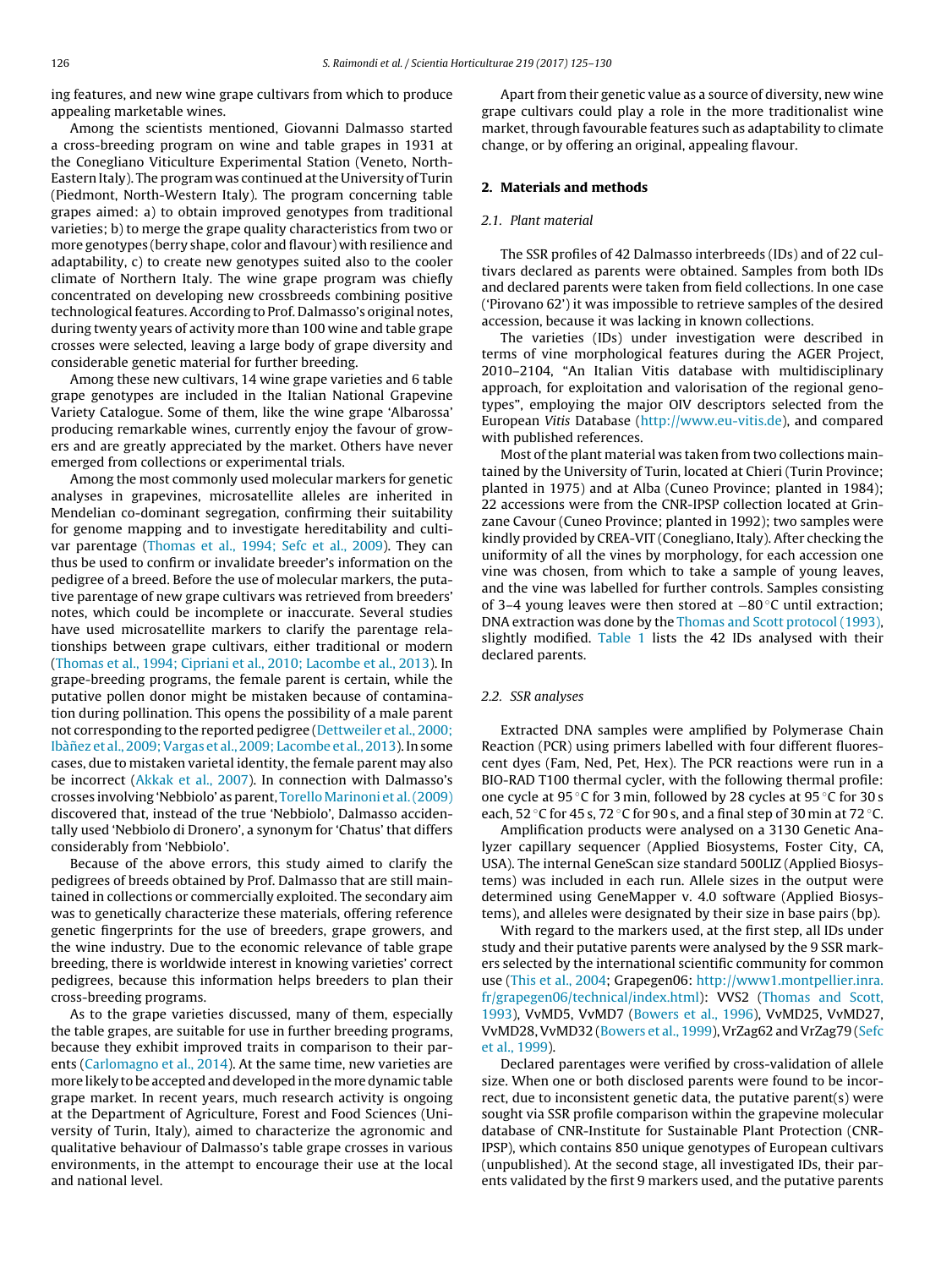| Table 1                                                       |  |
|---------------------------------------------------------------|--|
| The 42 investigated cultivars issued from Dalmasso's crosses. |  |

| Cultivar code   | Cultivar name   | Utilization | Berry color <sup>a</sup> | Parents according to breeder notations (variety names according to VIVC <sup>b</sup> ) |
|-----------------|-----------------|-------------|--------------------------|----------------------------------------------------------------------------------------|
| II-26           | Vega            | Wine        | B                        | Furmint × Malvasia Cosolo (Malvasia istriana)                                          |
| $II-32$         | <b>Fubiano</b>  | Wine        | B                        | Furmint $\times$ Trebbiano toscano                                                     |
| $III-3$         |                 | Table       | B                        | Moscato d'Amburgo (Muscat Hamburg) $\times$ Regina bianca (Afus Ali)                   |
| $III-32$        |                 | Table       | B                        | Moscato d'Amburgo (Muscat Hamburg) $\times$ Regina bianca (Afus Ali)                   |
| $III-34$        | Franca          | Table       | N                        | Moscato d'Amburgo (Muscat Hamburg) $\times$ Regina bianca (Afus Ali)                   |
| $IV-6$          |                 | Table       | N                        | Chasselas rosa (Chasselas rose) × Perla di Csaba (Csaba Gyoengye)                      |
| $IV-28$         | Cornarea        | Wine        | N                        | Barbera $\times$ Nebbiolo                                                              |
| $IV-31$         | Soperga         | Wine        | N                        | Nebbiolo $\times$ Barbera                                                              |
| $V-1$           |                 | Table       | N                        | Chasselas rosa (Chasselas rose) × Perla di Csaba (Csaba Gyoengye)                      |
| $VI-3$          | Emilia          | Table       | B                        | Bicane $\times$ Regina bianca (Afus ali)                                               |
| $VI-6$          |                 | Table       | B                        | Bicane $\times$ Regina bianca (Afus ali)                                               |
| $VI-9$          |                 | Table       | B                        | Bicane $\times$ Regina bianca (Afus ali)                                               |
| $VI-12$         |                 | Table       | B                        | Bicane $\times$ Regina bianca (Afus ali)                                               |
| $VI-24$         |                 | Table       | B                        | Bicane $\times$ Moscato di Terracina                                                   |
| <b>VII-21</b>   | S. Martino      | Wine        | N                        | Nebbiolo $\times$ Dolcetto                                                             |
| $VIII-1$        |                 | Table       | B                        | Bicane × Moscato d'Amburgo (Muscat Hamburg)                                            |
| VIII-5          | <b>Bionda</b>   | Table       | B                        | Bicane × Moscato d'Amburgo (Muscat Hamburg)                                            |
| <b>VIII-10</b>  |                 | Table       | N                        | Bicane × Moscato d'Amburgo (Muscat Hamburg)                                            |
| $IX-2$          |                 | Table       | B                        | Schiavone (Schiava grossa) $\times$ Zibibbo (Muscat of Alexandria)                     |
| $X-4$           |                 | Wine        | B                        | Verdiso × Maddalena reale (Madeleine royale)                                           |
| $X-10$          |                 | Wine        | B                        | Verdiso $\times$ Maddalena reale (Madeleine royale)                                    |
| $X-12$          | Sirio           | Wine        | B                        | Verdiso × Maddalena reale (Madeleine royale)                                           |
| $XI-2$          |                 | Table       | B                        | Moscato d'Amburgo (Muscat Hamburg) $\times$ Regina bianca (Afus Ali)                   |
| $XI-5$          |                 | Table       | Rs                       | Moscato d'Amburgo (Muscat Hamburg) $\times$ Regina bianca (Afus Ali)                   |
| $XI-6$          |                 | Table       | B                        | Moscato d'Amburgo (Muscat Hamburg) $\times$ Regina bianca (Afus Ali)                   |
| $XI-20$         |                 | Table       | B                        | Moscato d'Amburgo (Muscat Hamburg) $\times$ Regina bianca (Afus Ali)                   |
| <b>XII-26</b>   |                 | Wine        | B                        | Furmint × Malvasia trevigiana (Malvasia bianca lunga)                                  |
| <b>XII-30</b>   |                 | Wine        | B                        | Furmint $\times$ Trebbiano toscano                                                     |
| <b>XII-37</b>   | Bussanello      | Wine        | B                        | Riesling italico (Welschriesling) $\times$ Furmint                                     |
| <b>XII-40</b>   |                 | Wine        | B                        | Riesling italico (Welschriesling) $\times$ Riesling renano (Riesling weiss)            |
| <b>XIII-11</b>  | Covè            | Wine        | B                        | Hàrslevelü $\times$ Malvasia trevigiana (Malvasia bianca lunga)                        |
| $XIV-4$         |                 | Wine        | N                        | Grignolino $\times$ Sangiovese grosso (Sangiovese)                                     |
| <b>XIV-15</b>   |                 | Wine        | N                        | Grignolino $\times$ Sangiovese grosso (Sangiovese)                                     |
| XV-29           | <b>Nebbiera</b> | Wine        | N                        | Nebbiolo $\times$ Barbera                                                              |
| XV-31           | Albarossa       | Wine        | N                        | Nebbiolo $\times$ Barbera                                                              |
| <b>XV-34</b>    | S. Michele      | Wine        | N                        | Nebbiolo $\times$ Barbera                                                              |
| $XVI-8$         | Valentino       | Wine        | Rg                       | Nebbiolo $\times$ Dolcetto                                                             |
| <b>XVII-25</b>  | Passau          | Wine        | N                        | Dolcetto $\times$ Nebbiolo                                                             |
| XVIII-3         | Viola           | Table       | N                        | Moscato d'Amburgo (Muscat Hamburg) $\times$ I.P. 62 (Pirovano 62)                      |
| <b>XVIII-12</b> | Liana           | Table       | N                        | Moscato d'Amburgo (Muscat Hamburg) $\times$ I.P. 62 (Pirovano 62)                      |
| <b>XVIII-21</b> | Giovanna        | Table       | N                        | Moscato d'Amburgo (Muscat Hamburg) $\times$ I.P. 62 (Pirovano 62)                      |
| XVIII-24        | Teresita        | Table       | B                        | Moscato d'Amburgo (Muscat Hamburg) $\times$ I.P. 62 (Pirovano 62)                      |

 $a \, B =$  white, Rg = red, N = black, Rs = rose.

<sup>b</sup> Vitis International Variety Catalogue: http://www.vivc.de/index.php.

retrieved from the CNR-IPSP internal SSR database, were analysed by a further 13 microsatellite loci. These loci (belonging to various linkage groups, different from those of the previous 9 SSR) were: VvMD21, VvMD24, VvMD26 (Bowers et al., 1999); VrZag64 (Sefc et al., 1999); VVIb01, VVIn73, VVIp31, VVIq52 (Merdinoglu et al., 2005); VMC2h4, VMC7f2, VMC5g8, VMC1e8, and VMC3d12 (Vitis Microsatellite Consortium managed by Agrogene SA, Moissy Cramayel, France). All 19 grapevine chromosomes were covered by the 22 utilised markers. Parentage consistency was evaluated statistically on 290 genetic profiles obtained at 22 SSR loci from: a) the investigated cross-breeds (42 accessions), b) the declared and putative parents (21), and c) a further 227 V. vinifera cultivars. Parentage probability and the main genetic parameters were estimated via IDENTITY v. 4.0 software (developed by Wagner and Sefc, 1999). IDENTITY computes the likelihood ratios (both cumulative and with an upper confidence limit of 95%) on the allele frequencies of a proposed parentage versus other possibilities. PIC (Polymorphism Information Content) was calculated via POWER MARKER version 3.25 software (http://www.powermarker.net).

### **3. Results and discussion**

The unique SSR profiles of the investigated IDs and their parents are reported in the Supplementary Material. Table 2 gives the

| ıle 2 |  |
|-------|--|
|-------|--|

 $TaI$ 

Genetic parameters of a 290-sample set genotyped with 22 SSR loci.

| LOCUS<br>PI<br>PIC<br>$N_a$<br>$H_e$<br>$H_0$<br>9<br>VvMD5<br>0.822<br>0.855<br>0.054<br>VvMD7<br>13<br>0.798<br>0.821<br>0.066<br>VvMD25<br>0.772<br>0.093<br>11<br>0.766<br>VvMD27<br>8<br>0.799<br>0.769<br>0.070<br>VvMD28<br>15<br>0.876<br>0.907<br>0.028<br>VvMD32<br>13<br>0.797<br>0.841<br>0.065<br>VvS <sub>2</sub><br>12<br>0.836<br>0.855<br>0.045<br>VrZAG62<br>10<br>0.845<br>0.890<br>0.043<br>VrZAG79<br>0.043<br>11<br>0.837<br>0.865<br>5<br>VvMD21<br>0.549<br>0.572<br>0.250<br>6<br>VvMD24<br>0.724<br>0.684<br>0.156<br>8<br>VvMD26<br>0.673<br>0.755<br>0.160<br>15<br>VrZAG64<br>0.839<br>0.879<br>0.045<br>VMC1e8<br>12<br>0.046<br>0.839<br>0.827<br>VMC2h4<br>16<br>0.787<br>0.759<br>0.068<br><b>VMC3d12</b><br>10<br>0.699<br>0.710<br>0.126<br>8<br>VMC5g8<br>0.710<br>0.762<br>0.127<br>6<br><b>VMC7f2</b><br>0.600<br>0.654<br>0.195<br>5<br>VVIb01<br>0.731<br>0.686<br>0.156<br>6<br>VVIn73<br>0.289<br>0.259<br>0.517<br>VVI <sub>p31</sub><br>12<br>0.884<br>0.921<br>0.025<br><b>VVIq52</b><br>7<br>0.673<br>0.717<br>0.168<br>$3.23 \times 10^{-24}$<br>Cumulative |  |  |       |
|------------------------------------------------------------------------------------------------------------------------------------------------------------------------------------------------------------------------------------------------------------------------------------------------------------------------------------------------------------------------------------------------------------------------------------------------------------------------------------------------------------------------------------------------------------------------------------------------------------------------------------------------------------------------------------------------------------------------------------------------------------------------------------------------------------------------------------------------------------------------------------------------------------------------------------------------------------------------------------------------------------------------------------------------------------------------------------------------------------|--|--|-------|
|                                                                                                                                                                                                                                                                                                                                                                                                                                                                                                                                                                                                                                                                                                                                                                                                                                                                                                                                                                                                                                                                                                            |  |  |       |
|                                                                                                                                                                                                                                                                                                                                                                                                                                                                                                                                                                                                                                                                                                                                                                                                                                                                                                                                                                                                                                                                                                            |  |  | 0.800 |
|                                                                                                                                                                                                                                                                                                                                                                                                                                                                                                                                                                                                                                                                                                                                                                                                                                                                                                                                                                                                                                                                                                            |  |  | 0.773 |
|                                                                                                                                                                                                                                                                                                                                                                                                                                                                                                                                                                                                                                                                                                                                                                                                                                                                                                                                                                                                                                                                                                            |  |  | 0.727 |
|                                                                                                                                                                                                                                                                                                                                                                                                                                                                                                                                                                                                                                                                                                                                                                                                                                                                                                                                                                                                                                                                                                            |  |  | 0.770 |
|                                                                                                                                                                                                                                                                                                                                                                                                                                                                                                                                                                                                                                                                                                                                                                                                                                                                                                                                                                                                                                                                                                            |  |  | 0.864 |
|                                                                                                                                                                                                                                                                                                                                                                                                                                                                                                                                                                                                                                                                                                                                                                                                                                                                                                                                                                                                                                                                                                            |  |  | 0.774 |
|                                                                                                                                                                                                                                                                                                                                                                                                                                                                                                                                                                                                                                                                                                                                                                                                                                                                                                                                                                                                                                                                                                            |  |  | 0.819 |
|                                                                                                                                                                                                                                                                                                                                                                                                                                                                                                                                                                                                                                                                                                                                                                                                                                                                                                                                                                                                                                                                                                            |  |  | 0.826 |
|                                                                                                                                                                                                                                                                                                                                                                                                                                                                                                                                                                                                                                                                                                                                                                                                                                                                                                                                                                                                                                                                                                            |  |  | 0.821 |
|                                                                                                                                                                                                                                                                                                                                                                                                                                                                                                                                                                                                                                                                                                                                                                                                                                                                                                                                                                                                                                                                                                            |  |  | 0.502 |
|                                                                                                                                                                                                                                                                                                                                                                                                                                                                                                                                                                                                                                                                                                                                                                                                                                                                                                                                                                                                                                                                                                            |  |  | 0.627 |
|                                                                                                                                                                                                                                                                                                                                                                                                                                                                                                                                                                                                                                                                                                                                                                                                                                                                                                                                                                                                                                                                                                            |  |  | 0.619 |
|                                                                                                                                                                                                                                                                                                                                                                                                                                                                                                                                                                                                                                                                                                                                                                                                                                                                                                                                                                                                                                                                                                            |  |  | 0.820 |
|                                                                                                                                                                                                                                                                                                                                                                                                                                                                                                                                                                                                                                                                                                                                                                                                                                                                                                                                                                                                                                                                                                            |  |  | 0.819 |
|                                                                                                                                                                                                                                                                                                                                                                                                                                                                                                                                                                                                                                                                                                                                                                                                                                                                                                                                                                                                                                                                                                            |  |  | 0.764 |
|                                                                                                                                                                                                                                                                                                                                                                                                                                                                                                                                                                                                                                                                                                                                                                                                                                                                                                                                                                                                                                                                                                            |  |  | 0.664 |
|                                                                                                                                                                                                                                                                                                                                                                                                                                                                                                                                                                                                                                                                                                                                                                                                                                                                                                                                                                                                                                                                                                            |  |  | 0.667 |
|                                                                                                                                                                                                                                                                                                                                                                                                                                                                                                                                                                                                                                                                                                                                                                                                                                                                                                                                                                                                                                                                                                            |  |  | 0.565 |
|                                                                                                                                                                                                                                                                                                                                                                                                                                                                                                                                                                                                                                                                                                                                                                                                                                                                                                                                                                                                                                                                                                            |  |  | 0.628 |
|                                                                                                                                                                                                                                                                                                                                                                                                                                                                                                                                                                                                                                                                                                                                                                                                                                                                                                                                                                                                                                                                                                            |  |  | 0.277 |
|                                                                                                                                                                                                                                                                                                                                                                                                                                                                                                                                                                                                                                                                                                                                                                                                                                                                                                                                                                                                                                                                                                            |  |  | 0.873 |
|                                                                                                                                                                                                                                                                                                                                                                                                                                                                                                                                                                                                                                                                                                                                                                                                                                                                                                                                                                                                                                                                                                            |  |  | 0.611 |
|                                                                                                                                                                                                                                                                                                                                                                                                                                                                                                                                                                                                                                                                                                                                                                                                                                                                                                                                                                                                                                                                                                            |  |  | 0.710 |

 $N_a$  = number of alleles,  $H_e$  = expected heterozygosity,  $H_o$  = observed heterozygosity, PI = probability of identity, PIC = polymorphism information content.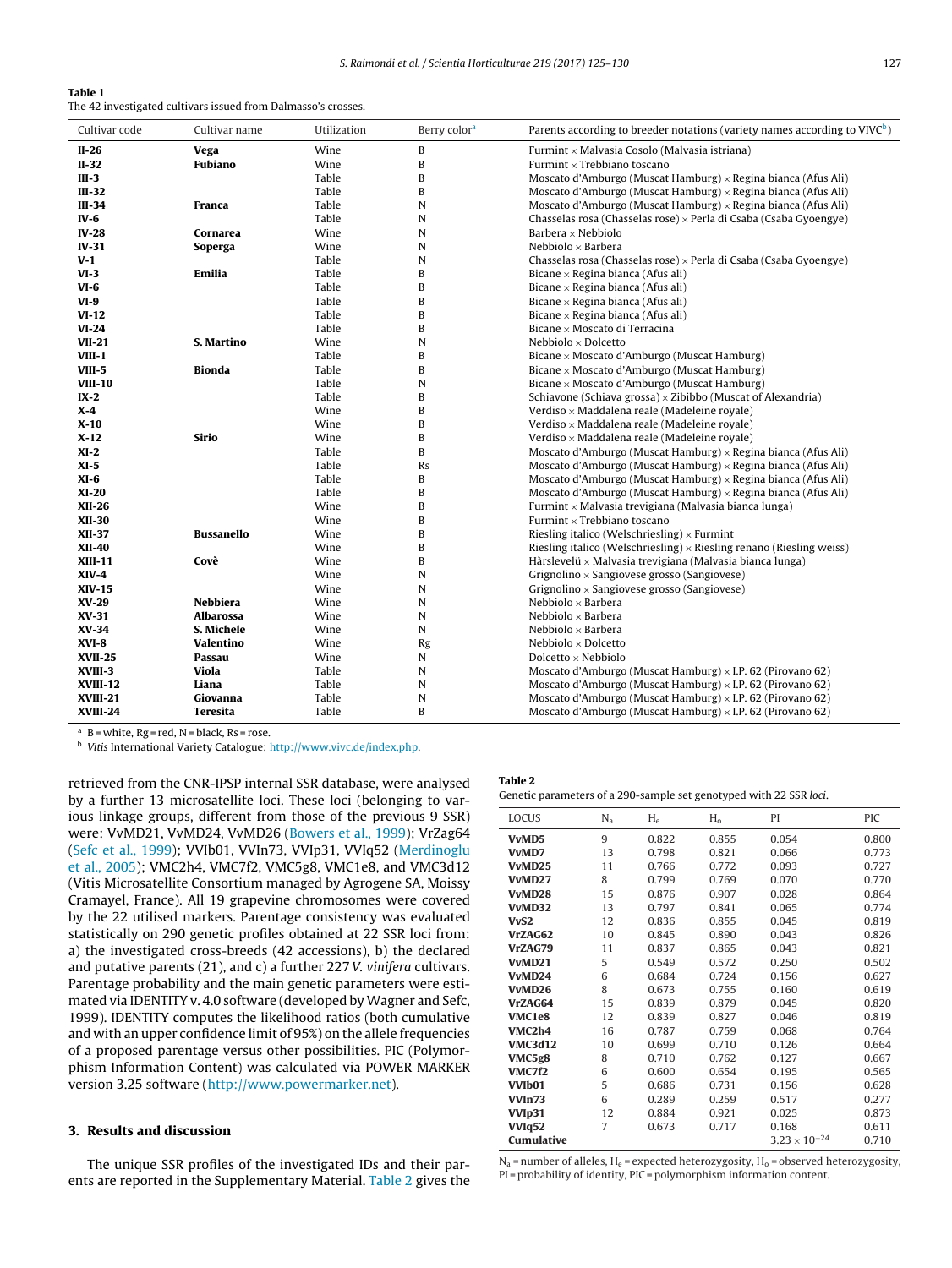main genetic parameters of a set of 290 V. vinifera cultivars including the genotypes investigated: number of alleles, expected (He) and observed (Ho) heterozygosity, probability of identity (PI), and polymorphism information content (PIC). The total number of alleles was 218, and ranged from 5 to 16 for each locus, with an average of 9.9; expected heterozygosity varied between 28.9% and 88.4%, while observed heterozygosity was between 25.9% and 92.1%. The probability of finding different genotypes with the same profile at 22 SSR loci appeared to be very low (PI=3.23  $\times$  10<sup>-24</sup>): therefore identical genotypes (i.e. synonyms) correspond to identical profiles. The high discriminating power among genotypes of the set of markers used is also supported by the high value of cumulative PIC (0.710).

Genetic analysis revealed that 'VI-12' and 'VIII-5' ('Bionda') are the same genotype, as are 'VII-21' ('S. Martino') and 'VIII-10', and 'XII-26' and 'XII-30'. This finding was confirmed by the morphological characterization. Because of these duplicates, the unique genotypes studied were 39. The three cases of mistaken labelling could have occurred either during material propagation or during planting/duplicating of collections, rather than in seedling selection. Unfortunately, the breeder's notes on the morphology of the selected offspring were too concise to afford true variety identification. The question arises about the correct labelling of these duplicates, i.e. whether, for example, the genotype labelled both 'VI-12' and 'VIII-5' actually corresponds to the true 'VI-12' or to the true 'VIII-5' ('Bionda'). This problem was solved by checking the consistency of declared parentages (T<mark>able</mark> 1 ) with genetic data analysis (SSR profiles in Supplementary Materials and Table 3). In the example of the contenders 'VI-12' and 'VIII-5', due to the high likelihood ratio in favour of the cross 'Bicane' x 'Moscato d'Amburgo', it can be postulated that the true cross refers to 'VIII-5', namely 'Bionda'. Based on the same reasoning, the genotype consistent with being the progeny of 'Chatus' and 'Dolcetto' is the ID 'VII-21', i.e. 'S. Martino', while the true descendent of 'Furmint' and 'Malvasia bianca lunga' is 'XII-26' (Table 3), ID 'XII-30' being inconsistent with this parentage (SSR profiles in Supplementary Materials).

For the other putative parentages, the likelihood ratios (LR) calculated for proposed parenthoods in relation to other possible combinations were all quite high, and > the minimum value of 8.39E+1 for 'II-32' ('Fubiano') (Table 3). This indicates that the proposed parents of 'Fubiano' are about 80 times more likely than other alternative combinations.

The pedigrees of 20 crosses of 39 obtained by Prof. Dalmasso were validated (Table 3). In 13 IDs, one parent (female or male) was incorrect, while for two IDs both parents were inconsistent with microsatellite profiles. In four IDs the pedigree could not be verified for both parents because, as mentioned above, one of them, namely 'Pirovano 62', was missing. However, molecular data verified the likely parenthood of the other genitor, 'Muscat Hamburg'.

In all the wine grape varieties examined, 'Nebbiolo' was invalidated as parent, 'Chatus' being the true genotype, entering the cross either as male or female partner, as has been reported (Torello Marinoni et al., 2009). Since one of the many Italian synonyms for the French 'Chatus' is 'Nebbiolo' (popular around the village of Dronero, hence 'Nebbiolo di Dronero'), this cultivar must have been utilised in the crosses instead of the true 'Nebbiolo'. Cipriani et al. (2010) indicated 'Nebbiolo' as the authentic parent of the two IDs 'Cornarea' and 'Nebbiera'; however, this demonstrates that the accession of 'Nebbiolo' they analysed (maintained at the CREA-VIT of Conegliano collection and probably the same used by Dalmasso) was mistaken, clearly actually corresponding to 'Chatus'.

The proposed parentages (Table 1) were not confirmed for ID 'XIII-11' ('Cové') nor for 'XIV-4', and nor were other possible genitors (consistent with the descendent's SSR profiles) found in the CNR-IPSP grape genetic database. These two crosses are in fact the result of self-pollination of the plant chosen as female parent

|                |                              | Declared and validated parentages of the 39 unique Dalmasso's interbreeds of wine and table grapes. Likelihood ratios of the proposed families are compared to other possibilities. Probabilities are based on allelic |                                         |                      |                |               |                     |               |                     |                                        |
|----------------|------------------------------|------------------------------------------------------------------------------------------------------------------------------------------------------------------------------------------------------------------------|-----------------------------------------|----------------------|----------------|---------------|---------------------|---------------|---------------------|----------------------------------------|
|                |                              | frequencies of 22 n-SSR loci from each genotype and (in brackets) with a 95% upper confidence threshold. X and Y: random cultivar; rel(1); close relative of Parent (1); rel(2); close relative of Parent (2)          |                                         |                      |                |               |                     |               |                     |                                        |
|                | Accession code Cultivar name | Declared parents (names according to VIVC)                                                                                                                                                                             | Parents resulting from genetic analyses |                      |                |               |                     |               |                     | Pedigree remarks                       |
|                |                              |                                                                                                                                                                                                                        | Parent (1)                              | Parent (2)           | XxY            | $(1)$ x X     | $rel(2) \times (1)$ | $(2)$ x X     | $rel(1) \times (2)$ |                                        |
| $II-26$        | Vega                         | Furmint x Malvasia istriana                                                                                                                                                                                            | Furmint                                 | Malvasia istriana    | $.29E + 23$    | $.23E + 13$   | $5.86E + 3$         | $4.91E + 11$  | $2.41E + 3$         | Validated                              |
|                |                              |                                                                                                                                                                                                                        |                                         |                      | $2.29E + 19$   | $1.52E + 11$  | $2.94E + 3$ )       | $7.47E + 9$ ) | $1.09E + 3$         |                                        |
| $II-32$        | Fubiano                      | Furmint x Trebbiano toscano                                                                                                                                                                                            | Furmint                                 | Trebbiano toscano    | $3.88E + 12$   | $0.84E + 6$   | $2.36E + 2$         | $3.82E + 7$   | $-88E + 2$          | Validated                              |
|                |                              |                                                                                                                                                                                                                        |                                         |                      | $8.94E + 9$    | $5.11E + 5$   | $1.04E + 2)$        | $3.09E + 6$ ) | $8.39E + 1$         |                                        |
| $\tilde{=}$    |                              | Muscat Hamburg × Afus Ali                                                                                                                                                                                              | Muscat Hamburg                          | Afus Ali             | $2.75E + 16$   | $3.02E + 7$   | $3.25E + 2$         | $1.18E + 11$  | $2.93E + 3$         | <b>Validated</b>                       |
|                |                              |                                                                                                                                                                                                                        |                                         |                      | $(4.08E + 13)$ | $(5.03E+6)$   | $2.84E + 2$         | $7.12E + 9$   | $1.39E + 3$         |                                        |
| $III-32$       |                              | Muscat Hamburg × Afus Ali                                                                                                                                                                                              | Muscat Hamburg                          | Afus Ali             | $2.46E + 15$   | $6.56E + 6$   | $4.16E + 2$         | $.08E + 11$   | $.50E + 3$          | Validated                              |
|                |                              |                                                                                                                                                                                                                        |                                         |                      | $(3.89E + 12)$ | $4.37E + 5$ ) | $1.75E + 2)$        | $2.46E + 9$   | $7.21E + 2)$        |                                        |
| $III-34$       | Franca                       | Muscat Hamburg × Afus Ali                                                                                                                                                                                              | Muscat Hamburg                          | Afus Ali             | $-40E + 14$    | $8.80E + 6$   | $1.51E+2$           | $0.61E + 9$   | $.51E + 3$          | Validated                              |
|                |                              |                                                                                                                                                                                                                        |                                         |                      | $(4.83E + 11)$ | $(6.85E + 5)$ | $2.02E + 2$         | $2.60E + 8$   | $7.37E + 2$         |                                        |
| $N-6$          |                              | Chasselas rose × Csaba                                                                                                                                                                                                 | Muscat Hamburg                          | Schiava grossa       | $1.73E + 18$   | $6.40E + 8$   | $.42E + 3$          | $3.92E + 9$   | $.76E + 3$          | Both parents invalidated               |
|                |                              | Gyoengye                                                                                                                                                                                                               |                                         |                      | $(2.51E + 15)$ | $(3.42E + 7)$ | $6.55E + 2)$        | $2.84E + 8$   | $7.83E + 2$         |                                        |
| $N-28$         | Cornarea                     | Barbera x Nebbiolo                                                                                                                                                                                                     | Barbera                                 | Chatus               | $.11E + 14$    | $9.09E + 7$   | $5.35E + 2$         | $2.46E + 9$   | $35E + 3$           | Male parent invalidated <sup>a</sup>   |
|                |                              |                                                                                                                                                                                                                        |                                         |                      | $2.39E + 11$   | $4.90E + 6$   | $2.29E + 2$         | $1.02E + 8$   | $6.08E + 2$         |                                        |
| $N-31$         | Soperga                      | Nebbiolo x Barbera                                                                                                                                                                                                     | Barbera                                 | Chatus               | $-86E + 14$    | $3.17E + 7$   | $383E + 2$          | $1.94E + 9$   | $.74E + 3$          | Female parent invalidated <sup>a</sup> |
|                |                              |                                                                                                                                                                                                                        |                                         |                      | $3.76E + 11$   | $(4.50E+6)$   | $1.74E + 2$         | $2.03E + 8$   | $7.89E + 2$         |                                        |
| $\overline{ }$ |                              | Chasselas rose x Csaba                                                                                                                                                                                                 | Schiava gentile                         | Muscat of Alexandria | $2.99E + 15$   | $1.36E + 11$  | $2.49E + 3$         | $1.74E + 8$   | $5.52E + 2$         | Both parents invalidated               |
|                |                              | Gyoengye                                                                                                                                                                                                               |                                         |                      | $(4.86E + 12)$ | $(3.80E + 9)$ | $(1.17E+3)$         | $(9.87E+6)$   | $(2.63E + 2)$       |                                        |

**Table 3**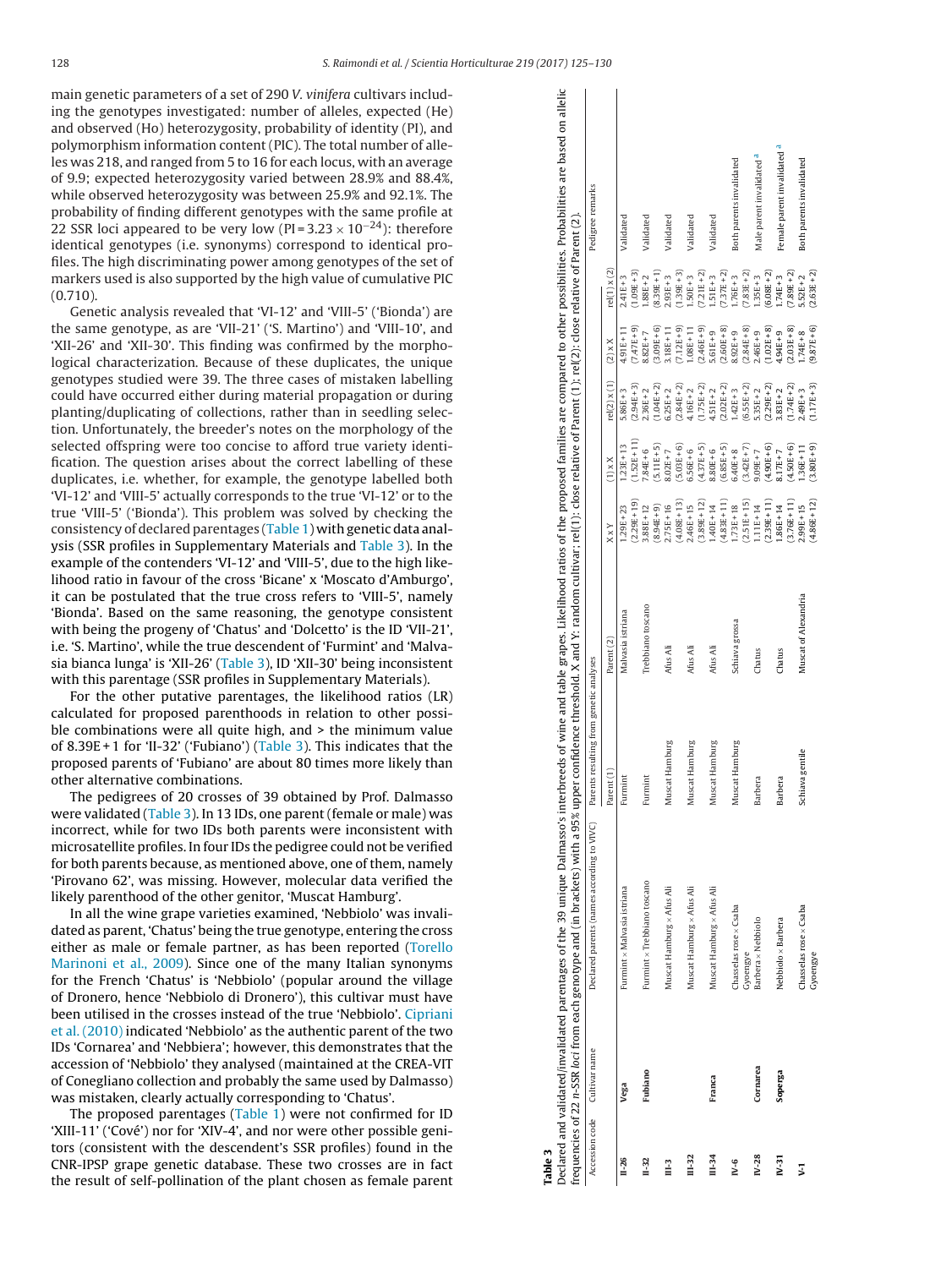|  |  |  | Table 3 (Continued) |
|--|--|--|---------------------|
|--|--|--|---------------------|

| Accession code | Cultivar name     | Declared parents (names according to VIVC) | Parents resulting from genetic analyses |                       |                                |                               |                              |                                |                              | Pedigree remarks                                           |
|----------------|-------------------|--------------------------------------------|-----------------------------------------|-----------------------|--------------------------------|-------------------------------|------------------------------|--------------------------------|------------------------------|------------------------------------------------------------|
|                |                   |                                            | Parent (1)                              | Parent (2)            | XxY                            | $(1)$ x X                     | rel(2) x (1)                 | $(2)$ x X                      | rel(1) x (2)                 |                                                            |
| $VI-3$         | Emilia            | Bicane × Afus Ali                          | Bicane                                  | Afus Ali              | $6.88E + 14$                   | $1.44E + 7$                   | $3.33E + 2$                  | $2.22E + 10$                   | $1.68E + 3$                  | Validated                                                  |
| $VI-6$         |                   |                                            |                                         |                       | $(1.46E + 12)$                 | $(1.02E+6)$                   | $(1.50E + 2)$                | $(6.88E + 8)$                  | $(7.96E + 2)$                |                                                            |
|                |                   | Bicane $\times$ Afus Ali                   | Bicane                                  | Afus Ali              | $1.38E + 16$                   | $3.24E + 8$                   | $4.76E + 2$                  | $2.08E + 10$                   | $2.21E + 3$                  | Validated                                                  |
|                |                   | Bicane × Afus Ali                          | Bicane                                  | Afus Ali              | $(1.82E + 13)$<br>$6.64E + 13$ | $(1.33E+7)$<br>$7.00E + 6$    | $(2.12E + 2)$<br>$3.63E + 2$ | $(6.20E + 8)$<br>$5.92E + 9$   | $(9.95E + 2)$<br>$1.27E + 3$ | Validated                                                  |
|                |                   |                                            |                                         |                       | $(1.67E + 11)$                 | $(4.73E+5)$                   | $(1.53E + 2)$                | $(2.22E+8)$                    | $(6.08E + 2)$                |                                                            |
| $VI-24$        |                   | Bicane × Moscato di Terracina              | Bicane                                  | Chasselas             | $3.16E + 14$                   | $2.26E + 8$                   | $6.48E + 2$                  | $2.03E + 8$                    | $6.75E + 2$                  | Male parent invalidated                                    |
|                |                   |                                            |                                         |                       | $(6.80E + 11)$                 | $(1.08E + 7)$                 | $(2.82E+2)$                  | $(8.78E+6)$                    | $(2.91E+2)$                  |                                                            |
| $VII-21$       | S. Martino        | Nebbiolo × Dolcetto                        | Chatus                                  | Dolcetto              | $4.28E + 16$                   | $2.07E + 10$                  | $2.39E + 3$                  | $4.15E + 10$                   | $2.75E + 3$                  | Female parent invalidated a                                |
|                |                   |                                            |                                         |                       | $(6.07E+13)$                   | $(8.71E+8)$                   | $(1.16E+3)$                  | $(1.44E + 9)$                  | $(1.29E + 3)$                |                                                            |
| VIII-1         |                   | Bicane $\times$ Muscat Hamburg             | Bicane                                  | Muscat Hamburg        | $7.64E + 16$                   | $1.82E + 9$                   | $9.99E + 2$                  | $3.64E + 10$                   | $3.16E + 3$                  | Validated                                                  |
|                |                   |                                            |                                         |                       | $(1.18E + 14)$                 | $(7.82E+7)$                   | $(4.71E+2)$                  | $(1.31E+9)$                    | $(1.50E + 3)$                |                                                            |
| VIII-5         | <b>Bionda</b>     | Bicane $\times$ Muscat Hamburg             | Bicane                                  | Muscat Hamburg        | $1.07E + 17$                   | $4.02E + 9$                   | $1.40E + 3$                  | $1.02E + 10$                   | $1.51E + 3$                  | Validated                                                  |
|                |                   | Schiava grossa $\times$ Muscat of          | Schiava gentile                         | Muscat of Alexandria  | $(1.23E + 14)$<br>$1.30E + 19$ | $(1.42E + 8)$<br>$9.91E + 13$ | $(6.26E + 2)$<br>$7.98E + 3$ | $(3.49E + 8)$<br>$1.43E + 9$   | $(7.17E+2)$<br>$8.97E + 2$   | Female parent invalidated                                  |
| $IX-2$         |                   | Alexandria                                 |                                         |                       | $(5.64E + 15)$                 | $(1.07E + 12)$                | $(3.97E + 3)$                | $(5.84E+7)$                    | $(4.27E + 2)$                |                                                            |
| $X-4$          |                   | Verdiso $\times$ Madeleine royale          | Madeleine Royale                        | Verdiso               | $6.58E + 16$                   | $9.50E + 10$                  | $3.34E + 3$                  | $7.11E + 8$                    | $1.17E + 3$                  | Validated                                                  |
|                |                   |                                            |                                         |                       | $(8.41E+13)$                   | $(2.83E+9)$                   | $(1.55E + 3)$                | $(3.02E + 7)$                  | $(5.03E + 2)$                |                                                            |
| X-10           |                   | Verdiso $\times$ Madeleine royale          | Madeleine Royale                        | Verdiso               | $7.58E + 14$                   | $5.63E + 9$                   | $1.01E + 3$                  | $8.85E + 6$                    | $4.79E + 2$                  | Validated                                                  |
|                |                   |                                            |                                         |                       | $(1.66E + 12)$                 | $(1.91E+8)$                   | $(4.71E+2)$                  | $(6.82E+5)$                    | $(2.10E+2)$                  |                                                            |
| $X-12$         | Sirio             | Verdiso $\times$ Madeleine royale          | Madeleine Royale                        | Verdiso               | $2.32E + 16$                   | $4.57E + 8$                   | $6.09E + 2$                  | $3.61E + 10$                   | $2.81E + 3$                  | Validated                                                  |
|                |                   |                                            |                                         |                       | $(3.05E + 13)$                 | $(2.08E+7)$                   | $(2.74E+2)$                  | $(1.14E+9)$                    | $(1.30E + 3)$                |                                                            |
| $XI-2$         |                   | Muscat Hamburg $\times$ Afus Ali           | Muscat Hamburg                          | Afus Ali              | $2.03E + 16$                   | $3.29E + 7$                   | $5.33E + 2$                  | $1.20E + 11$                   | $3.52E + 3$                  | Validated                                                  |
|                |                   |                                            |                                         |                       | $(3.64E + 13)$                 | $(2.03E+6)$                   | $(2.33E+2)$                  | $(3.54E+9)$                    | $(1.67E + 3)$                |                                                            |
| $XI-5$         |                   | Muscat Hamburg $\times$ Afus Ali           | Muscat Hamburg                          | Afus Ali              | $1.04E + 17$                   | $4.42E + 7$                   | $5.13E + 2$                  | $7.84E + 12$                   | $6.84E + 3$                  | Validated                                                  |
| $XI-6$         |                   | Muscat Hamburg × Afus Ali                  | Muscat Hamburg                          | Afus Ali              | $(1.32E + 14)$<br>$8.11E + 17$ | $(2.81E+6)$<br>$3.06E + 8$    | $(2.30E+2)$<br>$6.98E + 2$   | $(1.43E + 11)$<br>$1.10E + 12$ | $(3.41E+3)$<br>$4.04E + 3$   | Validated                                                  |
|                |                   |                                            |                                         |                       | $(7.03E+14)$                   | $(1.28E + 7)$                 | $(3.10E + 2)$                | $(2.21E+10)$                   | $(1.94E + 3)$                |                                                            |
| <b>XI-20</b>   |                   | Muscat Hamburg $\times$ Afus Ali           | Muscat Hamburg                          | Afus Ali              | $2.87E + 16$                   | $1.42E + 8$                   | $9.32E + 2$                  | $2.95E + 11$                   | $4.34E + 3$                  | Validated                                                  |
|                |                   |                                            |                                         |                       | $(4.89E + 13)$                 | $(8.89E+6)$                   | $(4.23E+2)$                  | $(8.44E+9)$                    | $(2.07E + 3)$                |                                                            |
| <b>XII-26</b>  |                   | Furmint $\times$ Malvasia bianca           | Furmint                                 | Malvasia bianca lunga | $2.02E + 24$                   | $7.41E + 14$                  | $6.06E + 3$                  | $1.52E + 13$                   | $5.37E + 3$                  | Validated                                                  |
|                |                   | lunga                                      |                                         |                       | $(1.24E + 20)$                 | $(4.61E+12)$                  | $(2.96E + 3)$                | $(1.42E + 11)$                 | $(2.42E+3)$                  |                                                            |
| <b>XII-37</b>  | <b>Bussanello</b> | Welschriesling $\times$ Furmint            | Welschriesling                          | Furmint               | $2.11E + 20$                   | $1.13E + 15$                  | $1.11E + 4$                  | $1.51E + 10$                   | $9.61E + 2$                  | Validated                                                  |
|                |                   |                                            |                                         |                       | $(3.38E + 16)$                 | $(6.61E+12)$                  | $(5.26E + 3)$                | $(3.73E + 8)$                  | $(4.32E+2)$                  |                                                            |
| <b>XII-40</b>  |                   | Welschriesling $\times$ Riesling           | Welschriesling                          | Riesling weiss        | $1.75E + 18$                   | $3.73E + 7$                   | $5.33E + 2$                  | $2.38E + 11$                   | $2.20E + 3$                  | Validated                                                  |
|                |                   | weiss                                      |                                         |                       | $(9.41E+14)$<br>$\_$ b         | $(1.76E+6)$                   | $(2.12E+2)$                  | $(3.50E + 9)$                  | $(1.04E + 3)$                |                                                            |
| <b>XIII-11</b> | Covè              | Harslevelue $\times$ Malvasia bianca lunga | Harslevelue                             | Harslevelue           |                                |                               |                              |                                | $\equiv$                     | Male parent invalidated                                    |
| <b>XIV-4</b>   |                   | Grignolino $\times$ Sangiovese             | Grignolino                              | Grignolino            |                                |                               |                              |                                |                              | (self-pollination) <sup>a</sup><br>Male parent invalidated |
|                |                   |                                            |                                         |                       |                                |                               |                              |                                |                              | (self-pollination) <sup>a</sup>                            |
| <b>XIV-15</b>  |                   | Grignolino $\times$ Sangiovese             | Grignolino                              | Moradella             | $2.12E + 15$                   | $5.88E + 8$                   | $6.35E + 2$                  | $5.32E + 10$                   | $3.18E + 3$                  | Male parent invalidated                                    |
|                |                   |                                            |                                         |                       | $(2.95E+12)$                   | $(2.72E+7)$                   | $(2.86E + 2)$                | $(1.48E + 9)$                  | $(1.42E + 3)$                |                                                            |
| XV-29          | Nebbiera          | Nebbiolo $\times$ Barbera                  | Chatus                                  | Barbera               | $6.29E + 15$                   | $1.22E + 10$                  | $1.60E + 3$                  | $1.01E + 9$                    | $7.41E + 2$                  | Female parent invalidated <sup>a</sup>                     |
|                |                   |                                            |                                         |                       | $(7.89E + 12)$                 | $(4.02E+8)$                   | $(7.25E + 2)$                | $(4.02E+7)$                    | $(3.25E + 2)$                |                                                            |
| XV-31          | Albarossa         | Nebbiolo $\times$ Barbera                  | Chatus                                  | Barbera               | $2.35E + 17$                   | $4.36E + 8$                   | $7.41E + 2$                  | $1.57E + 12$                   | $4.94E + 3$                  | Female parent invalidated a                                |
|                |                   |                                            |                                         |                       | $(1.83E + 14)$                 | $(1.87E+7)$                   | $(3.19E + 2)$                | $(2.97E+10)$                   | $(2.34E+3)$                  |                                                            |
| XV-34          | S.Michele         | Nebbiolo $\times$ Barbera                  | Chatus                                  | Barbera               | $3.54E + 12$                   | $1.56E + 8$                   | $4.96E + 2$                  | $1.24E + 7$                    | $2.41E + 2$                  | Female parent invalidated <sup>a</sup>                     |
|                |                   |                                            |                                         |                       | $(1.13E + 10)$                 | $(7.79E+6)$                   | $(2.22E+2)$                  | $(7.99E + 5)$                  | $(1.09E + 2)$                |                                                            |
| XVI-8          | Valentino         | Nebbiolo $\times$ Dolcetto                 | Chatus                                  | Dolcetto              | $5.46E + 17$                   | $3.41E + 9$                   | $1.29E + 3$                  | $4.06E + 12$                   | $6.19E + 3$                  | Female parent invalidated <sup>a</sup>                     |
| <b>XVII-25</b> | Passau            | Dolcetto $\times$ Nebbiolo                 | Dolcetto                                | Chatus                | $(4.49E + 14)$<br>$2.31E + 18$ | $(1.38E + 8)$<br>$3.00E + 13$ | $(5.85E + 2)$<br>$7.94E + 3$ | $(7.74E+10)$<br>$2.63E + 9$    | $(2.97E+3)$<br>$1.23E + 3$   |                                                            |
|                |                   |                                            |                                         |                       | $(1.31E+15)$                   | $(3.60E + 11)$                | $(3.71E+3)$                  | $(1.14E + 8)$                  | $(5.59E + 2)$                | Male parent invalidated <sup>a</sup>                       |
| XVIII-3        | Viola             | Muscat Hamburg $\times$ Pirovano 62        | Muscat Hamburg                          |                       |                                |                               |                              |                                |                              | unverifiable                                               |
| XVIII-12       | Liana             | Muscat Hamburg $\times$ Pirovano 62        | Muscat Hamburg                          |                       |                                |                               |                              |                                |                              | unverifiable                                               |
| XVIII-21       | Giovanna          | Muscat Hamburg × Pirovano 62               | Muscat Hamburg                          |                       |                                |                               |                              |                                |                              | unverifiable                                               |
| XVIII-24       | Teresita          | Muscat Hamburg $\times$ Pirovano 62        | Muscat Hamburg                          |                       |                                |                               |                              |                                |                              | unverifiable                                               |

S. Raimondi et al. / Scientia

Horticulturae

219 (2017)

125–130